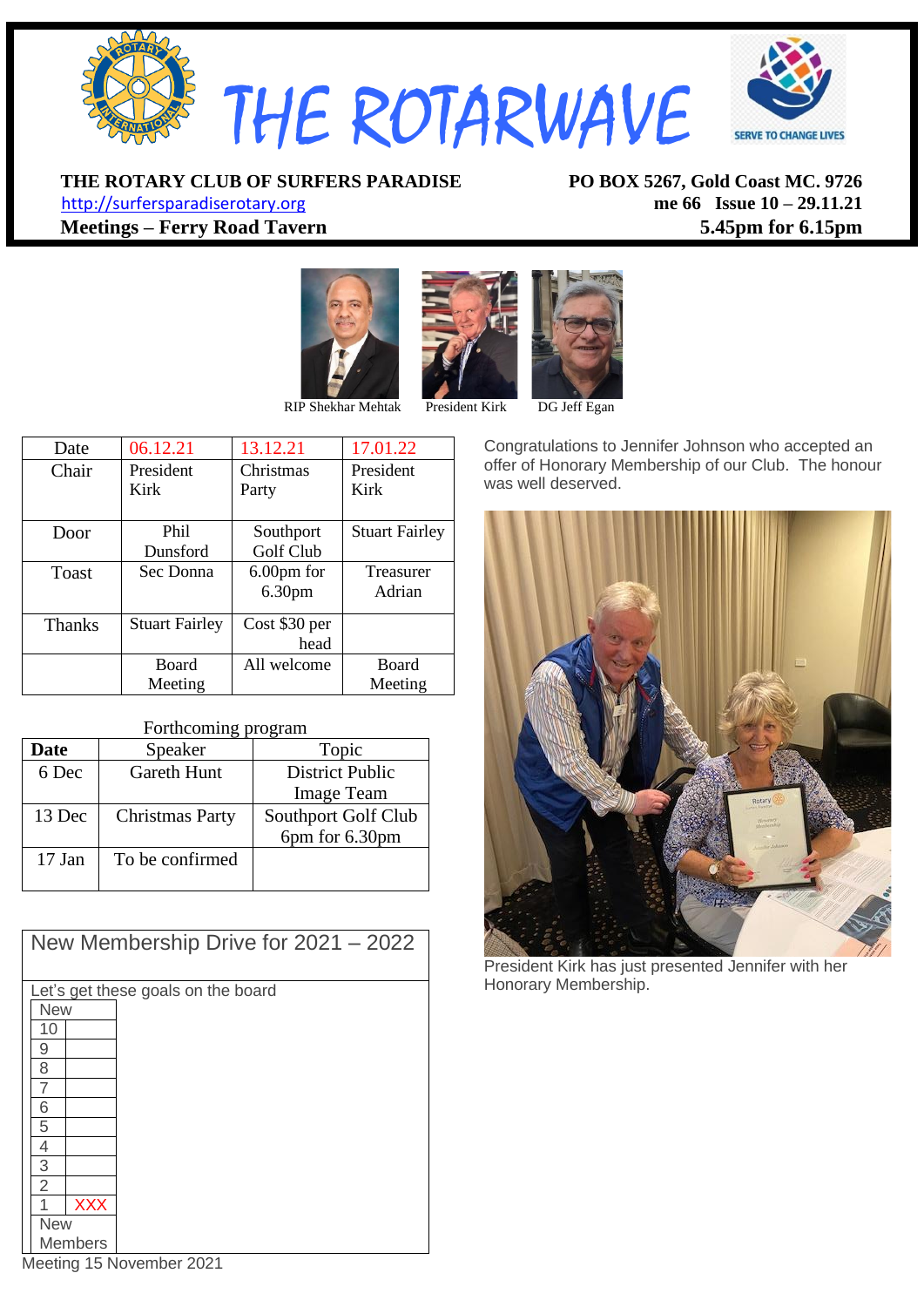Our Guest Speaker – Clare Blake from QIMR, Berghofer Medical Research Unit.



Claire Blake from QIMR Berghofer Institute, Brisbane, gave a fascinating illustrated talk on the history of and research work done by the Institute in Brisbane.

Queensland Institute of Medical Research began in 1947 with a staff of seven in a disused World War II US Army hut in [Victoria Park, Brisbane.](https://en.wikipedia.org/w/index.php?title=Victoria_Park,_Queensland&action=edit&redlink=1) This temporary accommodation housed the Institute for the next 30 years.

From 1951 to 1965, in [North Queensland,](https://en.wikipedia.org/wiki/North_Queensland) QIMR researchers investigated outbreaks of Qfever, [leptospirosis,](https://en.wikipedia.org/wiki/Leptospirosis) scrub typhus, [dengue](https://en.wikipedia.org/wiki/Dengue) and other tropical fevers and also studied viruses in Queensland's animals.

In 1960, QIMR scientists isolated [Murray Valley](https://en.wikipedia.org/wiki/Murray_Valley_encephalitis_virus)  [encephalitis virus](https://en.wikipedia.org/wiki/Murray_Valley_encephalitis_virus) from mosquitoes.

In August 2013, QIMR was renamed QIMR Berghofer Medical Research Institute after [Clive](https://en.wikipedia.org/wiki/Clive_Berghofer)  [Berghofer](https://en.wikipedia.org/wiki/Clive_Berghofer) AM donated \$50.1 million to the institute.

Rotary is supporting the Institute's research into malaria vaccine, which kills mostly children under five. Our Club donated \$13,000 from our recent Race Day to this.

Today's QIMR Berghofer Institute pursues four main avenues of research: Infectious Diseases, Chronic illnesses, Mental Health and Cancer.

A recent outcome of research has been proving the link between high cholesterol in men and prostate cancer.

Exciting and important breakthroughs in the treatment of dementia by means of a lab-grown brain 'patch', rather than by chemical means, is ongoing.

Research is identifying those who may be susceptible to Long Covid – a terrible form of the disease that affects the heart and major organs. It seems there is a genetic link in those susceptible to Long Covid, so biometric markers are being established to identify those cases, so that appropriate treatment can be given.

In animal research, 220 Koalas in Kippa Ring were examined and 80% were carrying Ross River Fever virus, for which they were treated. This was important so that mosquitoes could not carry the disease from Koalas to humans. In Cairns, female mosquitoes were sterilised and released into the wild and, unable to breed, the population of disease-carrying mosquitoes fell.

It is hoped that Clair Blake can return to the Club next year to tell us more about the Institute's work and give us an update on the malaria vaccine.

My thanks to Barbara Midwood .



Bill White moving the vote of thanks to Clare.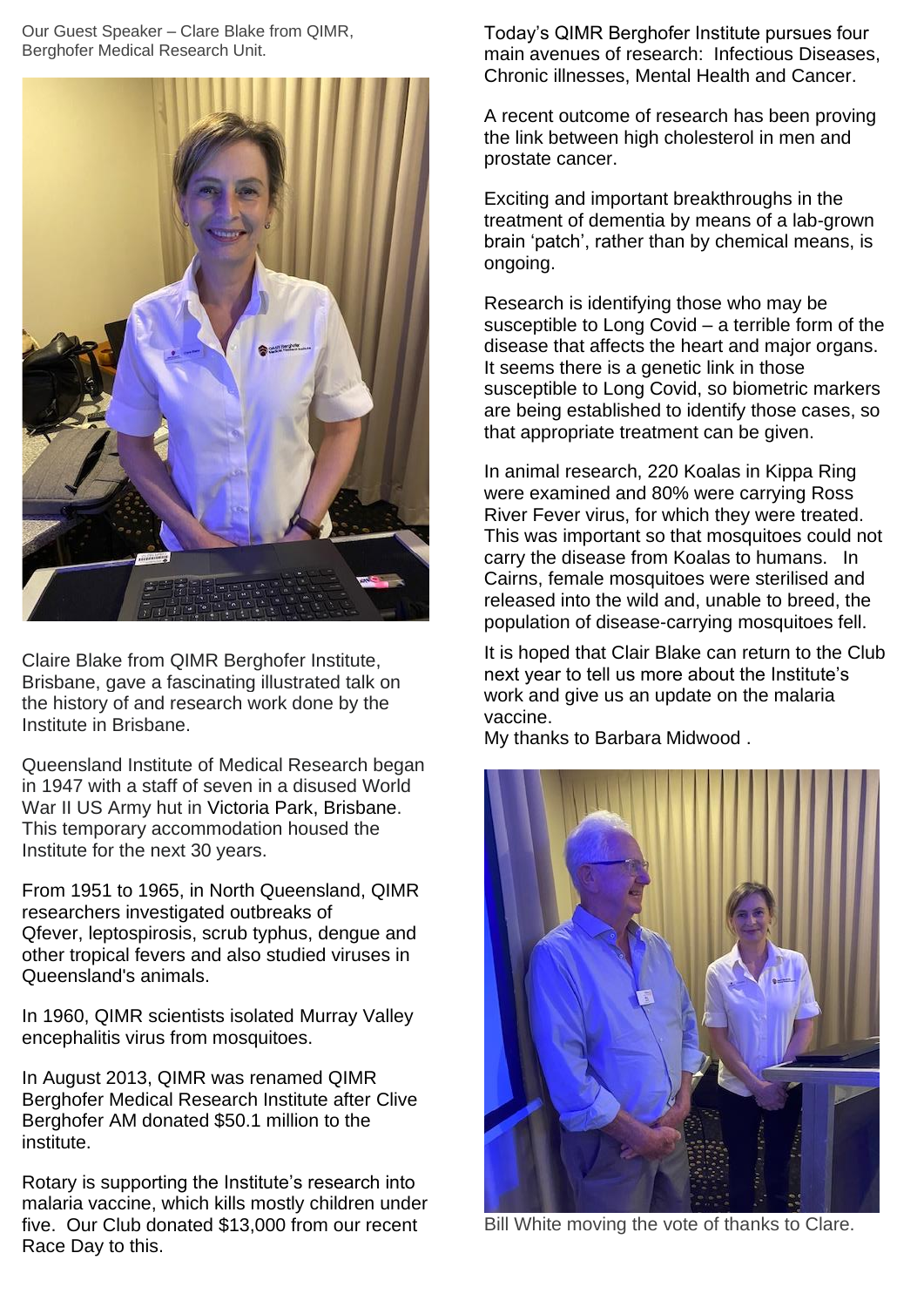## Visitors to the Club:



Ling Raines of the Rotary Club of Brisbane Mid City. Lovely to have Ling join with us again.



Edwina Sullivan with Sheila Ponting. Edwina is interested in Rotary. Welcome to our Rotary

Club Edwina. We hope you have an enjoyable evening.



Ron and Helen Derrick. Ron is a former member of the club. Great to have you both with us.

THREE NEW MEMBERS !!!

Whilst the immediate result of the Letterbox Drop has been less than hoped for, we can at least celebrate the attendance of 3 prospective NEW MEMBERS at last week's meeting.

Japanese speaking LING RAINES returned for a second look, and although she wants to retain membership of her Brisbane City club (where she links with their Sister Club in Japan), she is very happy with what she sees and will be a regular at our club meetings. Together with being a great help to us when Takasaki activities fire up again.

EDWINA SULLIVAN saw our flyer and is so impressed with the friendly welcome she received from Sheila and her table, that she wants to join asap.

RON DERRICK is a former member of our club who has been helping with repair work at Golden Wheel Villas and is looking into rejoining the club, along with his wife Helen.

ALL THREE will be attending the Christmas Party, so take the time to introduce yourself and show them a friendly welcome.

AND if you have any flyers left over, make use of them to persuade your friends and neighbours to "Come and Join Us".

Alan Midwood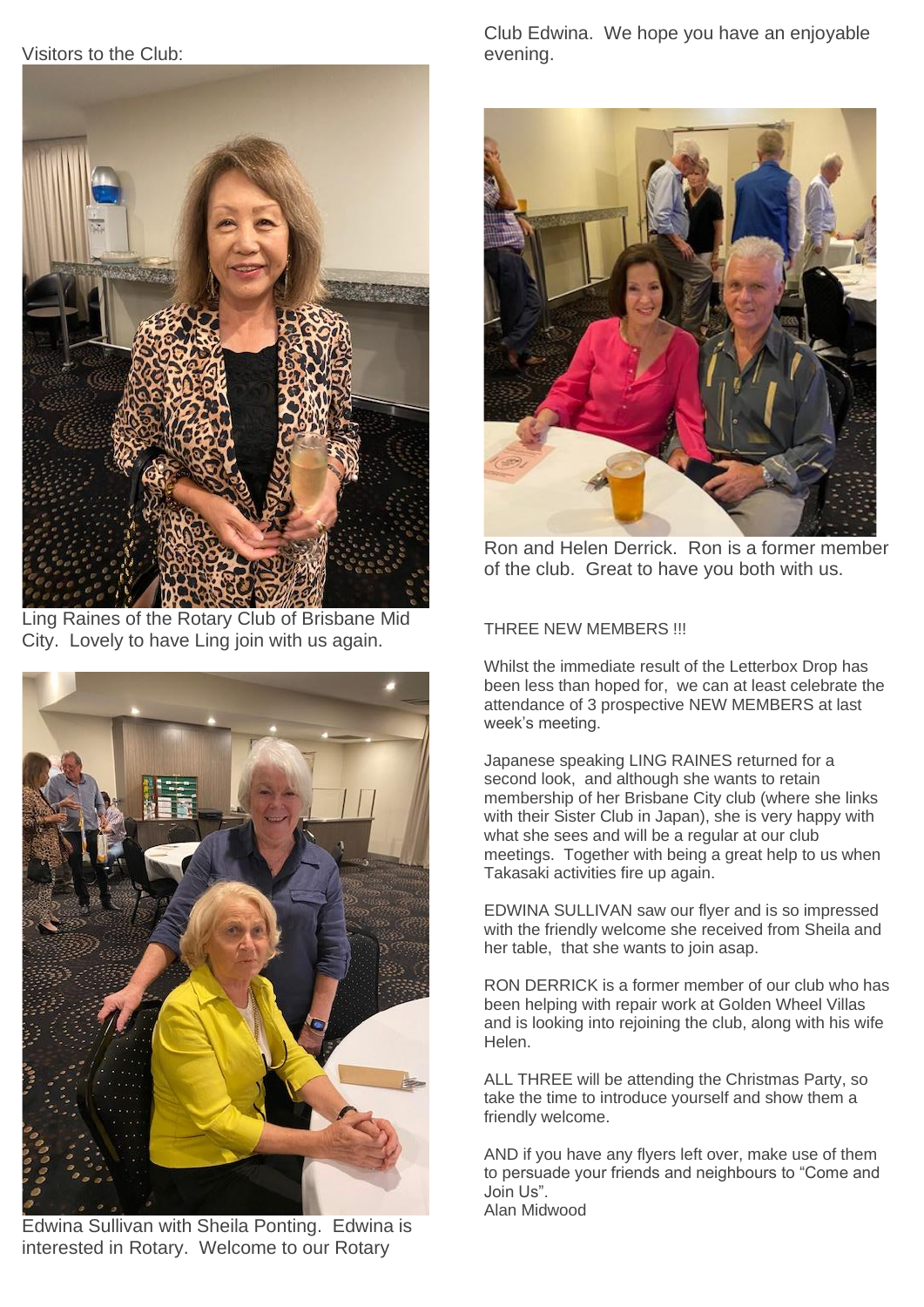Visitor

Our visitor looks familiar



Welcome again Scott. Scott is vaguely related to President Kirk Mason. They share the same birthday.

Scott is a member of the Rotary Club of Adelaide Parks.



A real pleasure to welcome Barbara Midwood and Judy Dunsford who enjoyed the fantastic delivery on the medical interventions that are being developed at the QIMR as presented by Clare Blake.

Club Information

Bert Shenko

Sausage Sizzle

# URGENT – We have been offered this Sunday 5 December due to a cancellation.

## Bert has Donna, Jennifer, Adrian, Alan G.. Bert and Kirk. Anyone else who is available , please contact Bert.

Bert informed us that the Next next sausage sizzle will be on Monday 27 December at Bunnings Southport.

Worker are required.

Golden Wheel Villas working Bee

Bill thanked all of the members who attended on the Saturday to spread the compost. Adrian Alan Midwood, Barbara Midwood, Phil, Bert, Paul, Alan

#### Alan Guignon

Christmas Party

Alan has booked us into the Southport Golf Club on Monday, 13 December for our Christmas party.

The Cost is \$30 a head, 6.00pm for 6.30pm

All welcome and bring friends

Rotary Youth Program – MUNA

### **MODEL UNTED NATIONS ASSEMBLY**

One of the most imaginative programs Rotary International runs is a Model United Nations Assembly, or MUNA.

District is calling on all Clubs to encourage and sponsor a local High School to compete at Tweed Heads Civic Centre on 30 April 2022.

MUNA is a school-based competition which gives students a wider understanding of the democratic process and knowledge of international affairs.

Teams of 3 students from Grades 11/12 will select a country and debate set resolutions from that country's point of view. The winning team from our District will be invited to the National Final in Canberra in August. To create an authentic atmosphere Teams are encouraged to research their selected country, dress in that